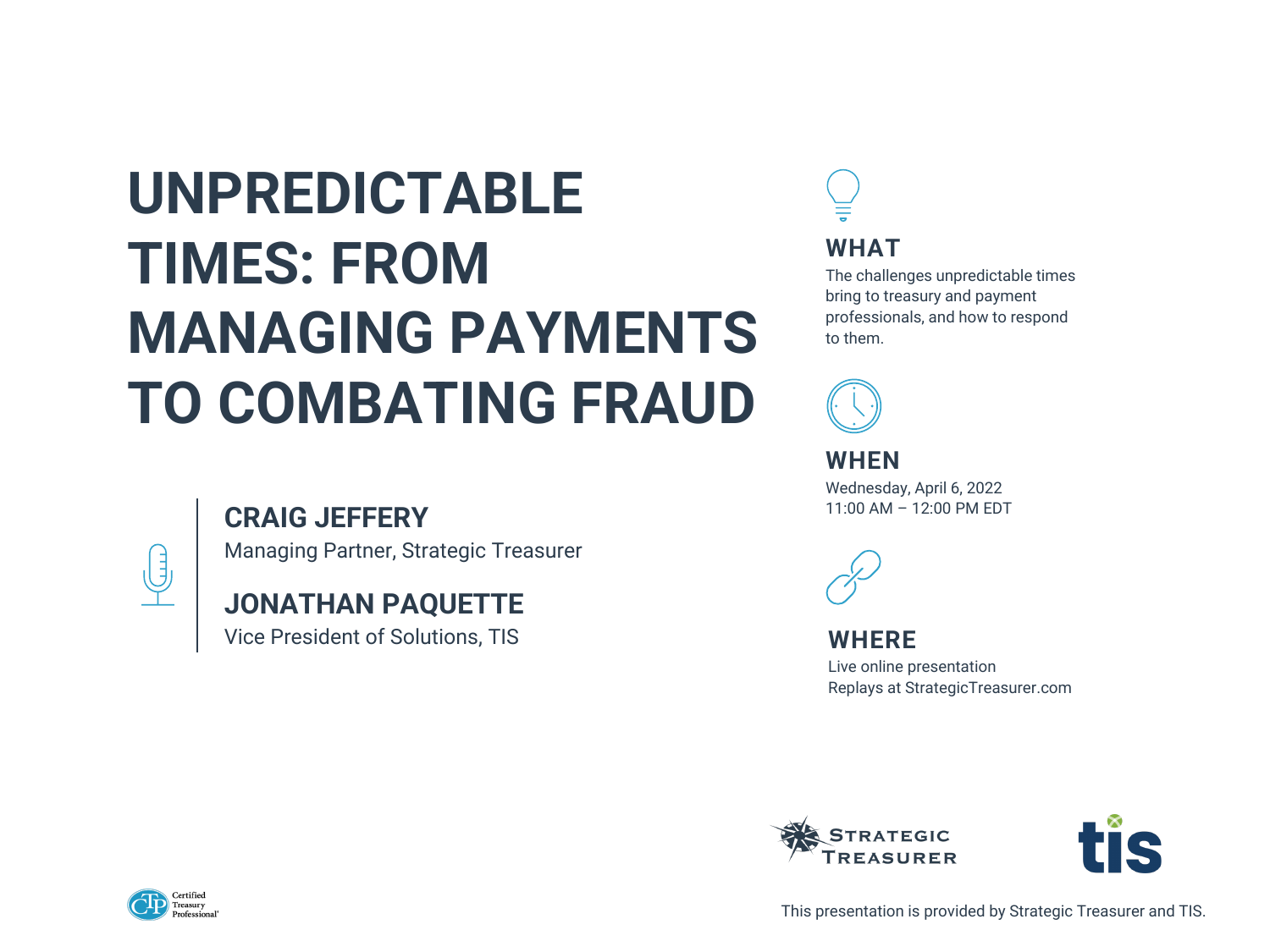

## **ABOUT THE SPEAKERS** GET TO KNOW TODAY'S SUBJECT MATTER EXPERTS



#### **CRAIG JEFFERY**

Craig Jeffery formed Strategic Treasurer in 2004 to provide corporate, educational and government entities direct access to comprehensive and current assistance with their treasury and financial process needs.

His 30+ years of financial and treasury experience as a practitioner and as a consultant have uniquely qualified him to help organizations craft realistic goals and achieve significant benefits quickly.



### **JONATHAN PAQUETTE**

Jon Paquette is Vice President of Solutions with TIS. In his role, he assists clients and prospective clients in finding the best use of the technology that TIS offers to solve their organizational challenges. Prior to joining TIS, Jon held various Finance and Treasury positions in U.S.-based organizations. Most recently, Jon held the role of Senior Director, Treasury for a large health care organization. Jon holds a BA in Economics from Merrimack College and an MBA from the Carroll School of Management at Boston College.

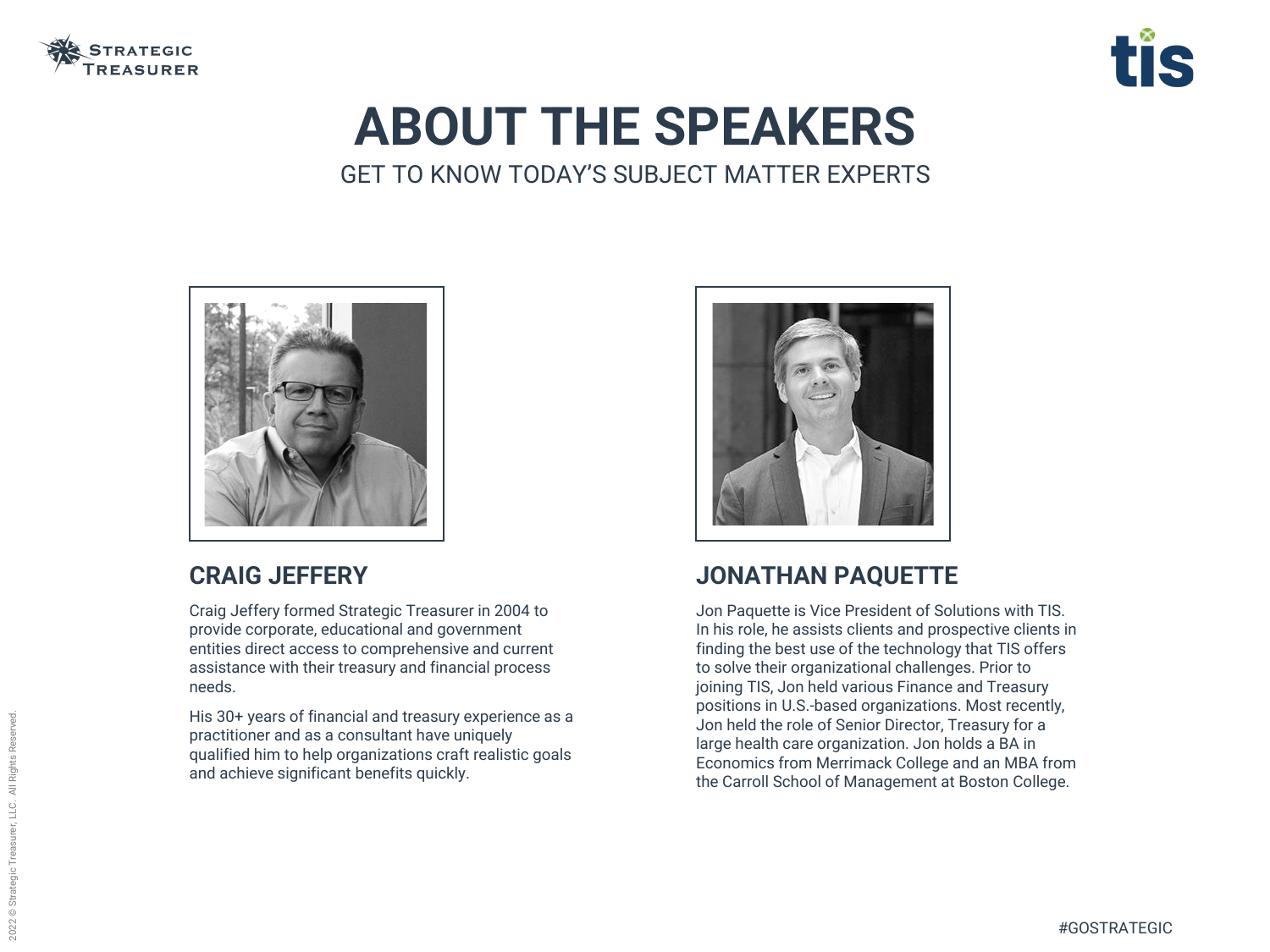





# **TOPICS OF DISCUSSION**

KEY AREAS OF FOCUS & ANALYSIS





**FRAUD**



ISSUES AND CONTROLS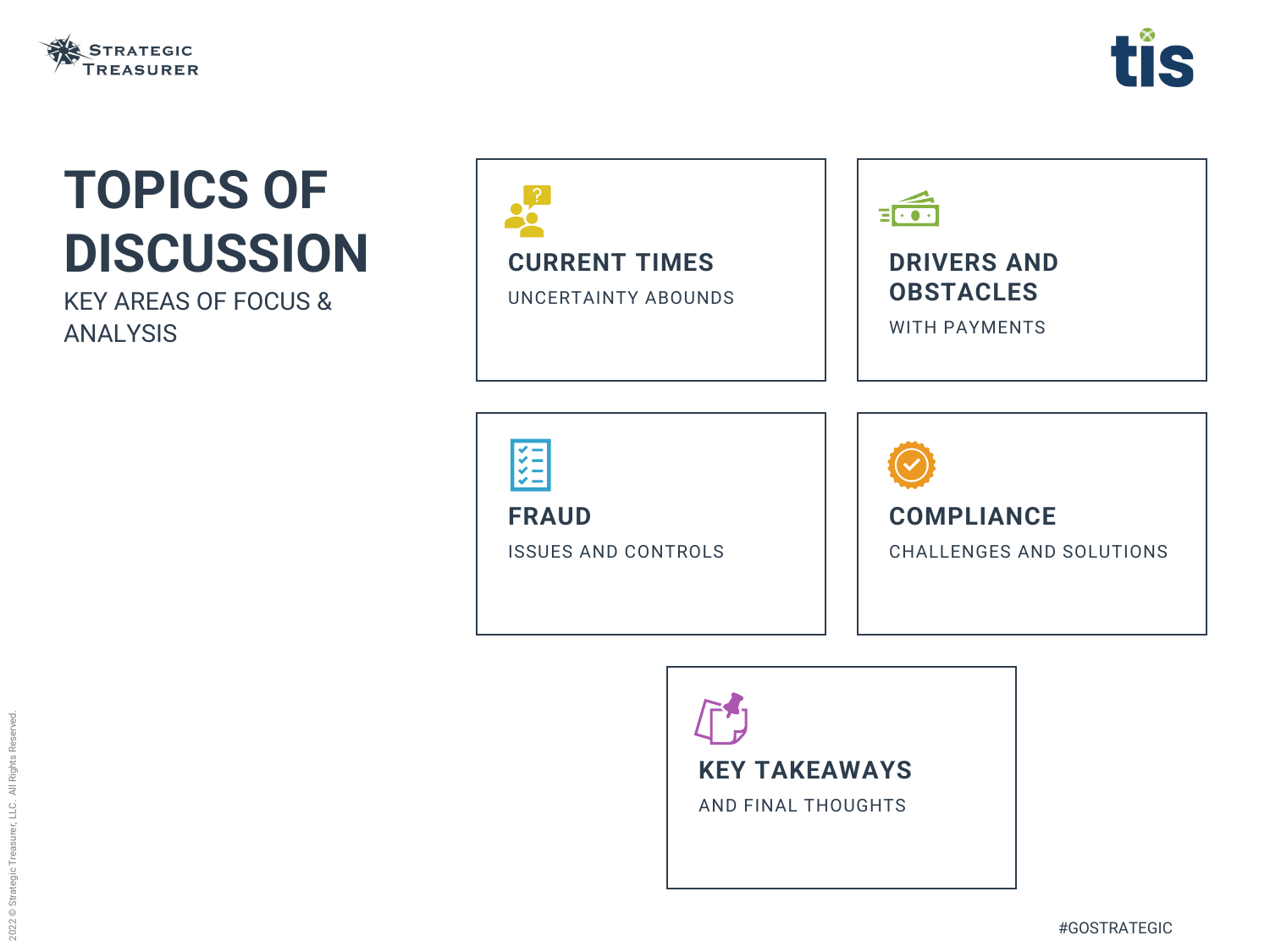

# **UNPREDICTABLE TIMES**







Sources: [U.S. Bureau of Labor Statistics,](https://fred.stlouisfed.org/graph/?g=rocU) [Board of Governors of the Federal Reserve System \(US\)](https://fred.stlouisfed.org/series/FEDFUNDS), [U.S. Energy Information Administration](https://fred.stlouisfed.org/series/GASREGW#0)







### **RECENT HEADLINES**

*Average US gas price rises 22% in two weeks to* 



*record \$4.43.*



*Russia invades Ukraine.*

*Inflation just hit a 4-decade high of 7.9%. Economists think it's about to get even worse.*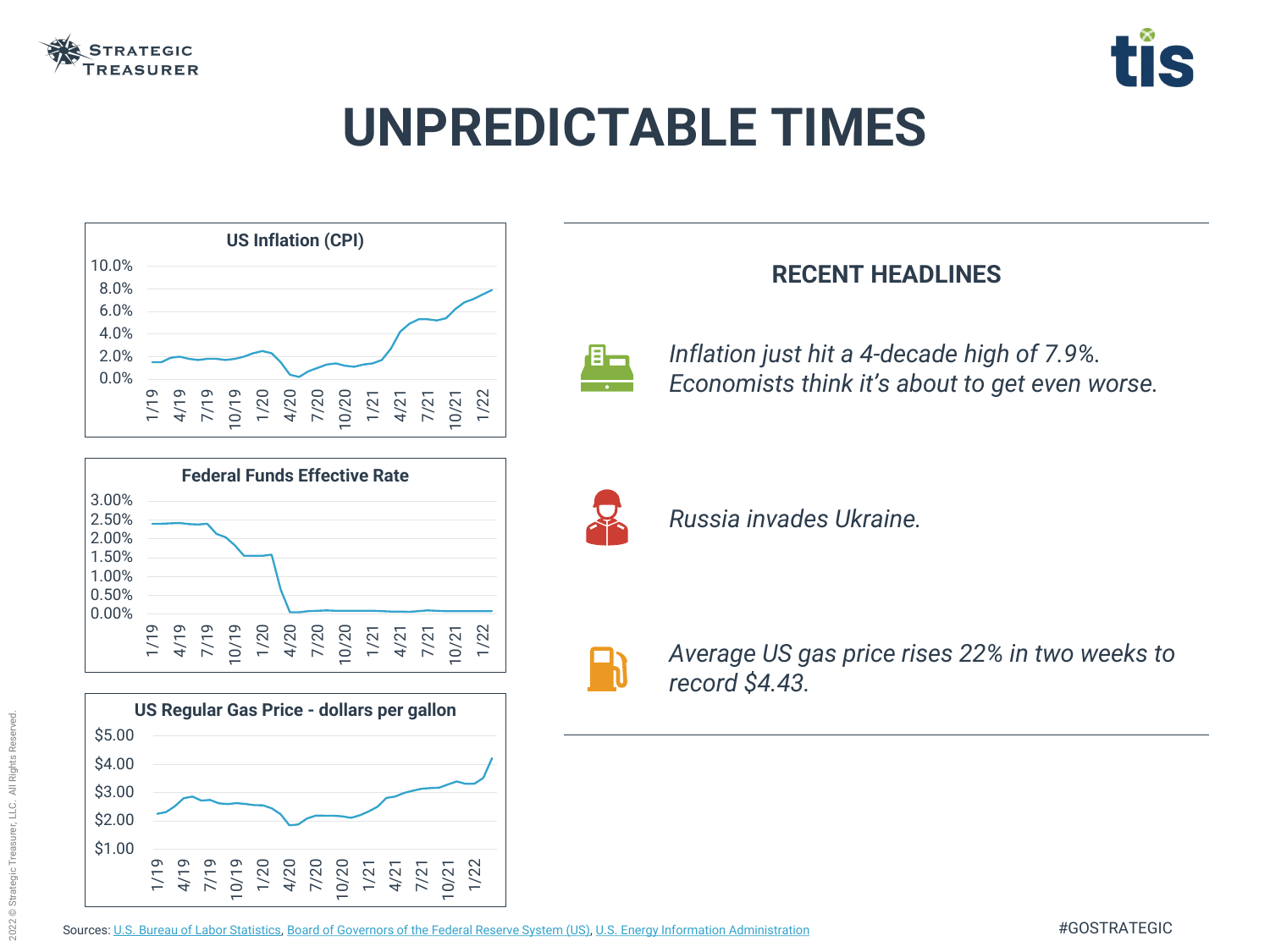





# **POLL QUESTION**



#### Which of the following have been the most difficult to deal with over the past two years? (select all that apply)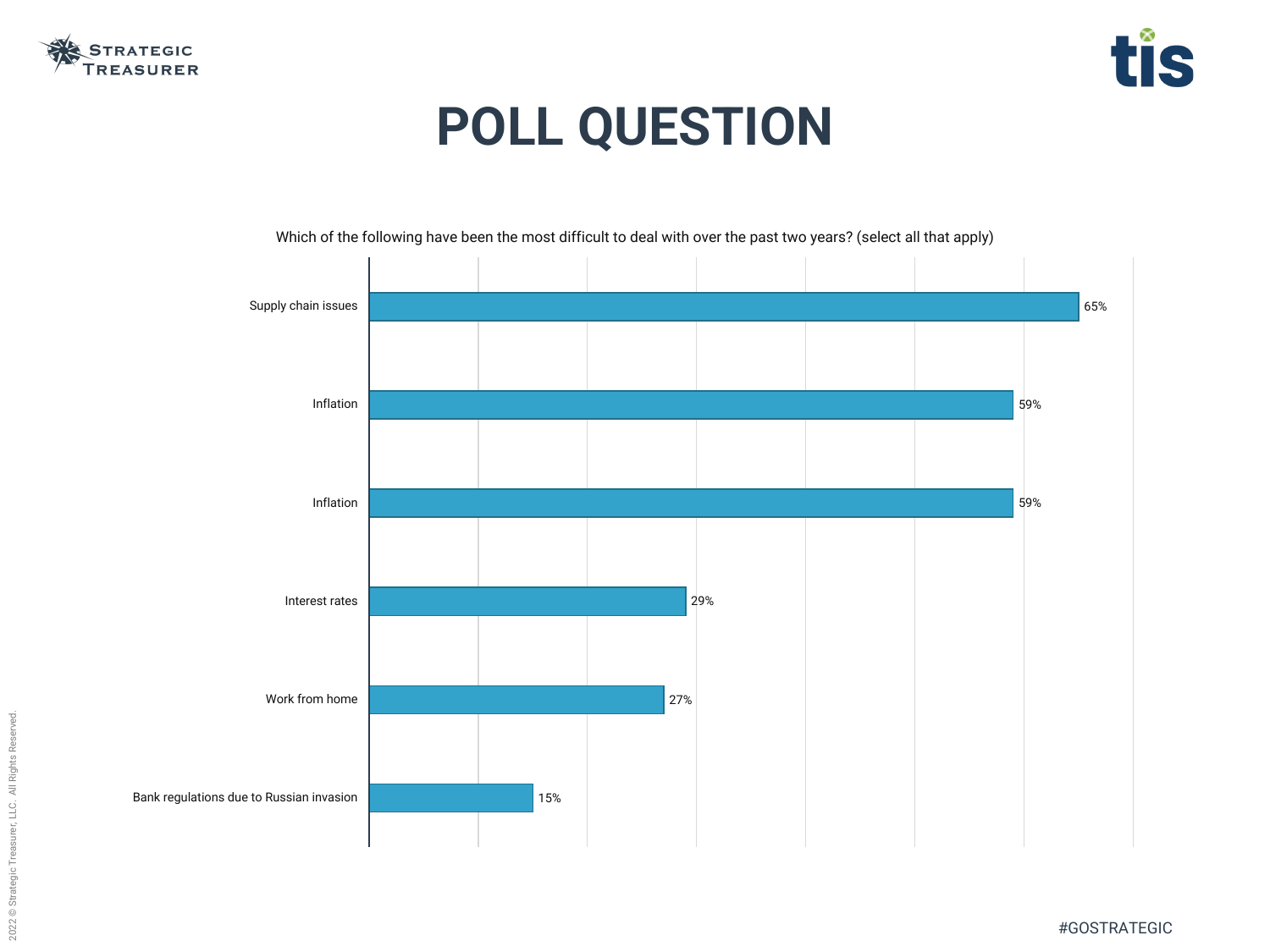

## **PRIORITIES AND PAIN POINTS** PAYMENTS







*What would drive you / or drove you to more AP automation? (Select all that apply)*

*What task is the largest pain point in your AP process? (Select up to three)*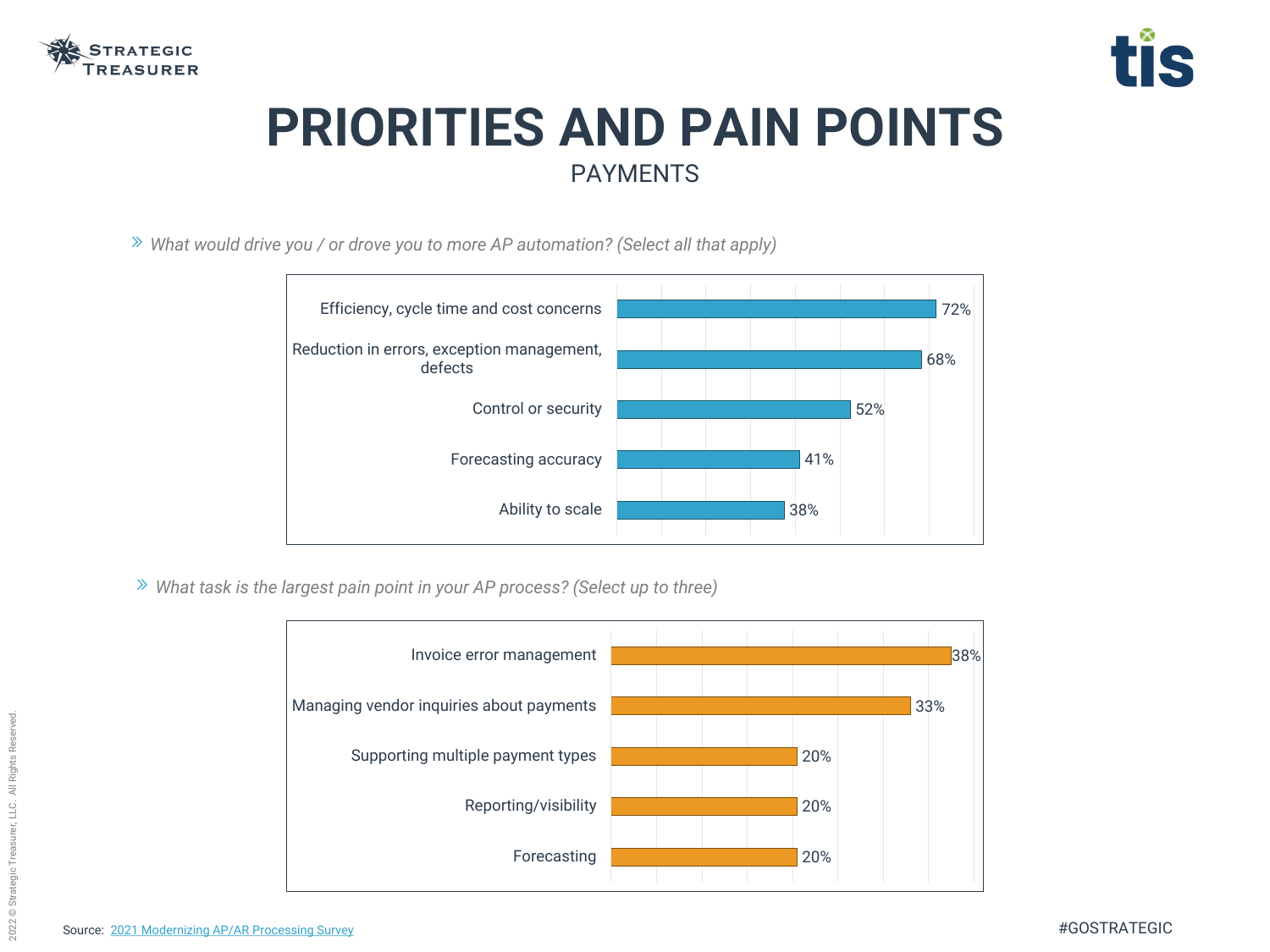





Corporate: *In the past year, I think that the threat-level of fraud has:*



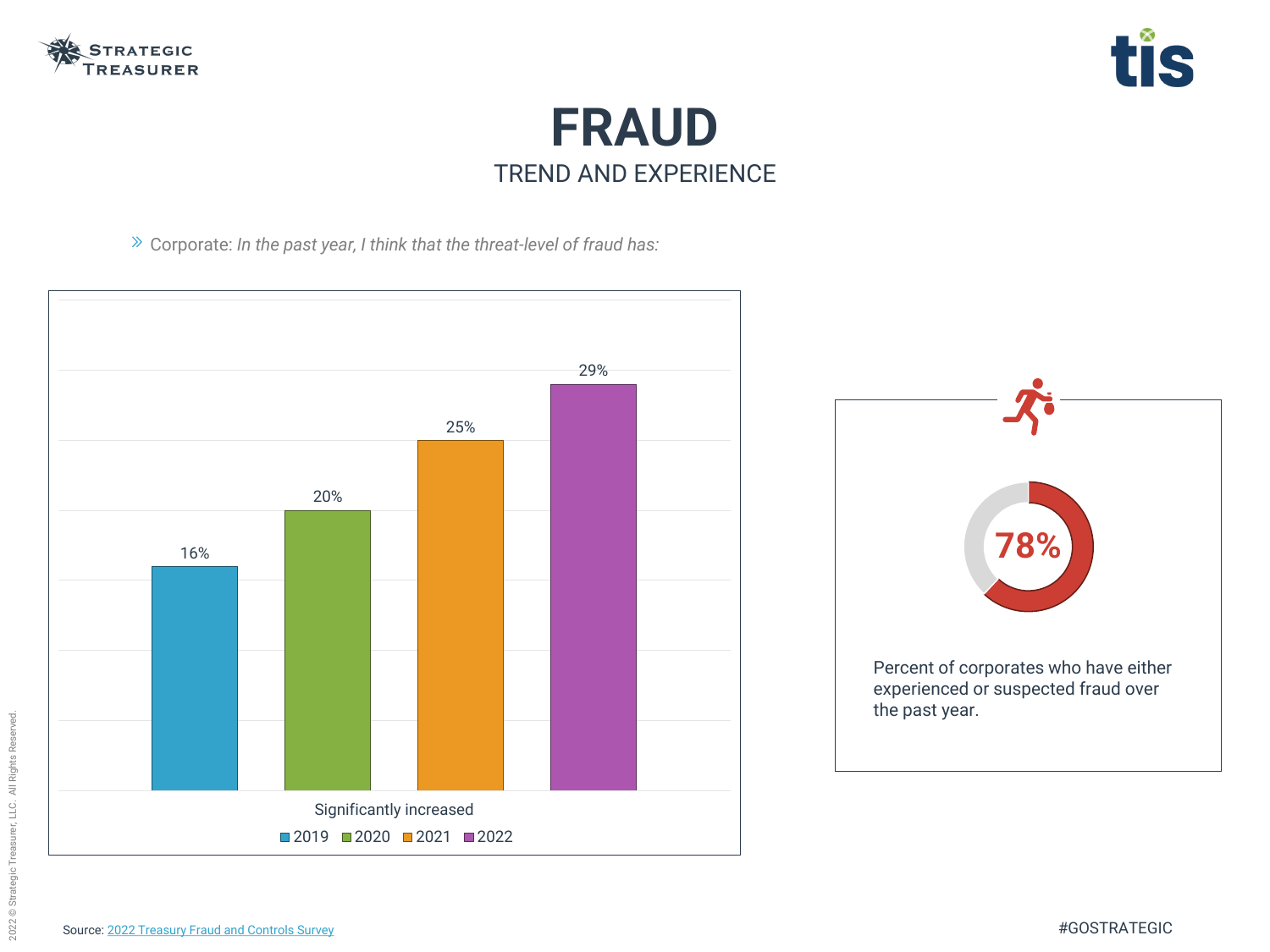



#### ade or suffered loss) with each of the

#GOSTRATEGIC



# **POLL QUESTION**



|                                                                    | Thinking of the last 12 months, please label your company's experience (attempt ma<br>following: (select all that apply) |     |     |     |
|--------------------------------------------------------------------|--------------------------------------------------------------------------------------------------------------------------|-----|-----|-----|
|                                                                    |                                                                                                                          |     |     |     |
| Business email compromise (BEC), imposter fraud, CEO fraud         |                                                                                                                          |     |     |     |
|                                                                    |                                                                                                                          |     |     |     |
| Social engineering by phone, email or text                         |                                                                                                                          |     |     |     |
|                                                                    |                                                                                                                          |     |     |     |
| Wire fraud (system access or credential theft)                     |                                                                                                                          |     |     |     |
|                                                                    |                                                                                                                          |     |     |     |
| Payment diversion (changing payment details on an invoice)         |                                                                                                                          |     |     | 28% |
|                                                                    |                                                                                                                          |     |     |     |
| Cyber fraud (information / data theft / malware / virus installed) |                                                                                                                          |     | 22% |     |
|                                                                    |                                                                                                                          |     |     |     |
|                                                                    |                                                                                                                          |     |     |     |
| Ransomware (data encryption)                                       |                                                                                                                          | 17% |     |     |
|                                                                    |                                                                                                                          |     |     |     |
| System-level fraud (system takeover)                               | 5%                                                                                                                       |     |     |     |
|                                                                    |                                                                                                                          |     |     |     |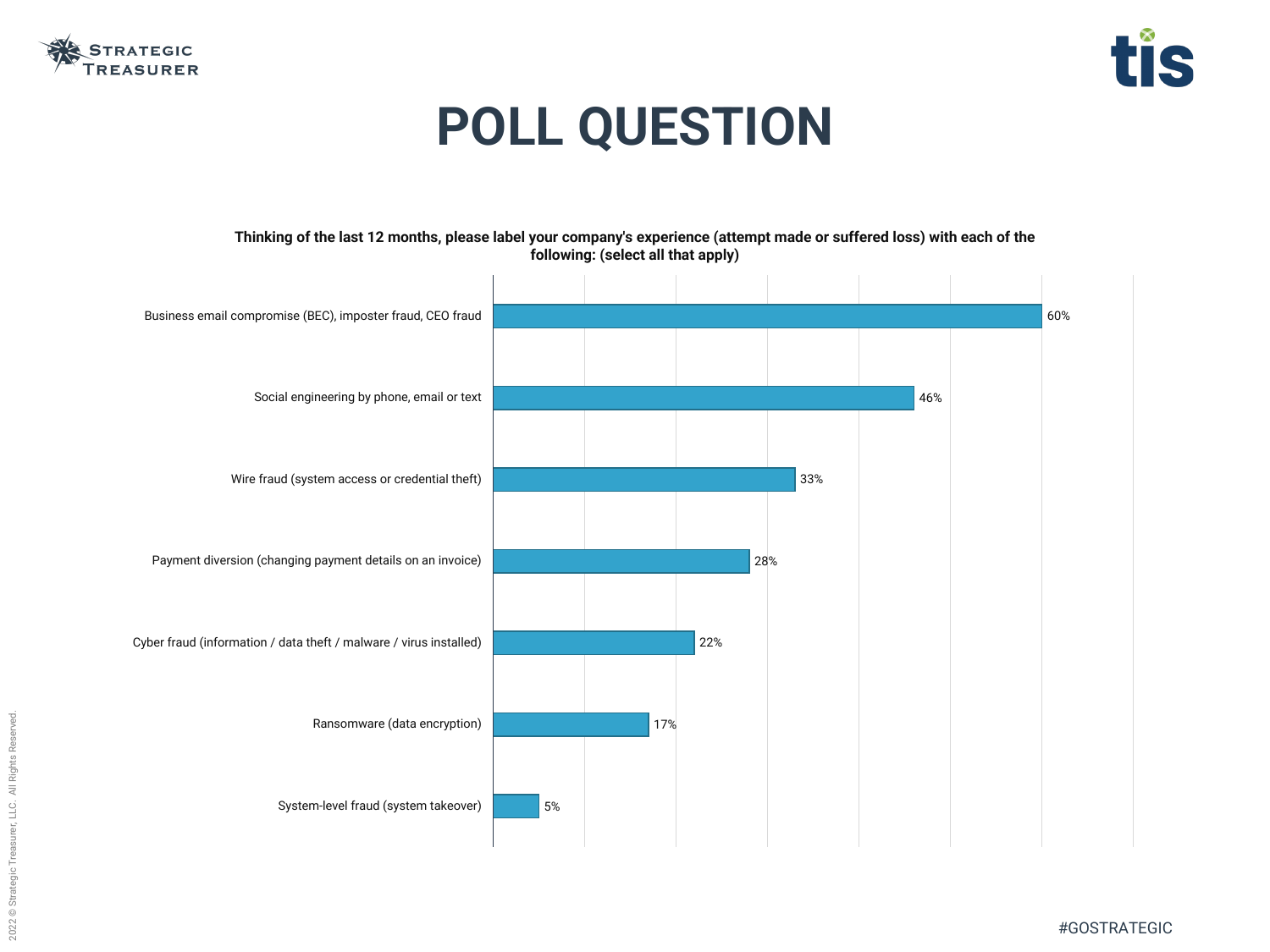



Corporate: *Thinking of the last 12 months, please label your company's experience with each of the following:*

**Business email compromise (BEC), imposter fraud, CEO fraud 73%**



**Social Engineering by phone, email or text 69%**



**Cyber fraud (Information / Data theft / Malware / Virus installed) 41%**



**Payment diversion (changing payment details on an invoice) 45%**





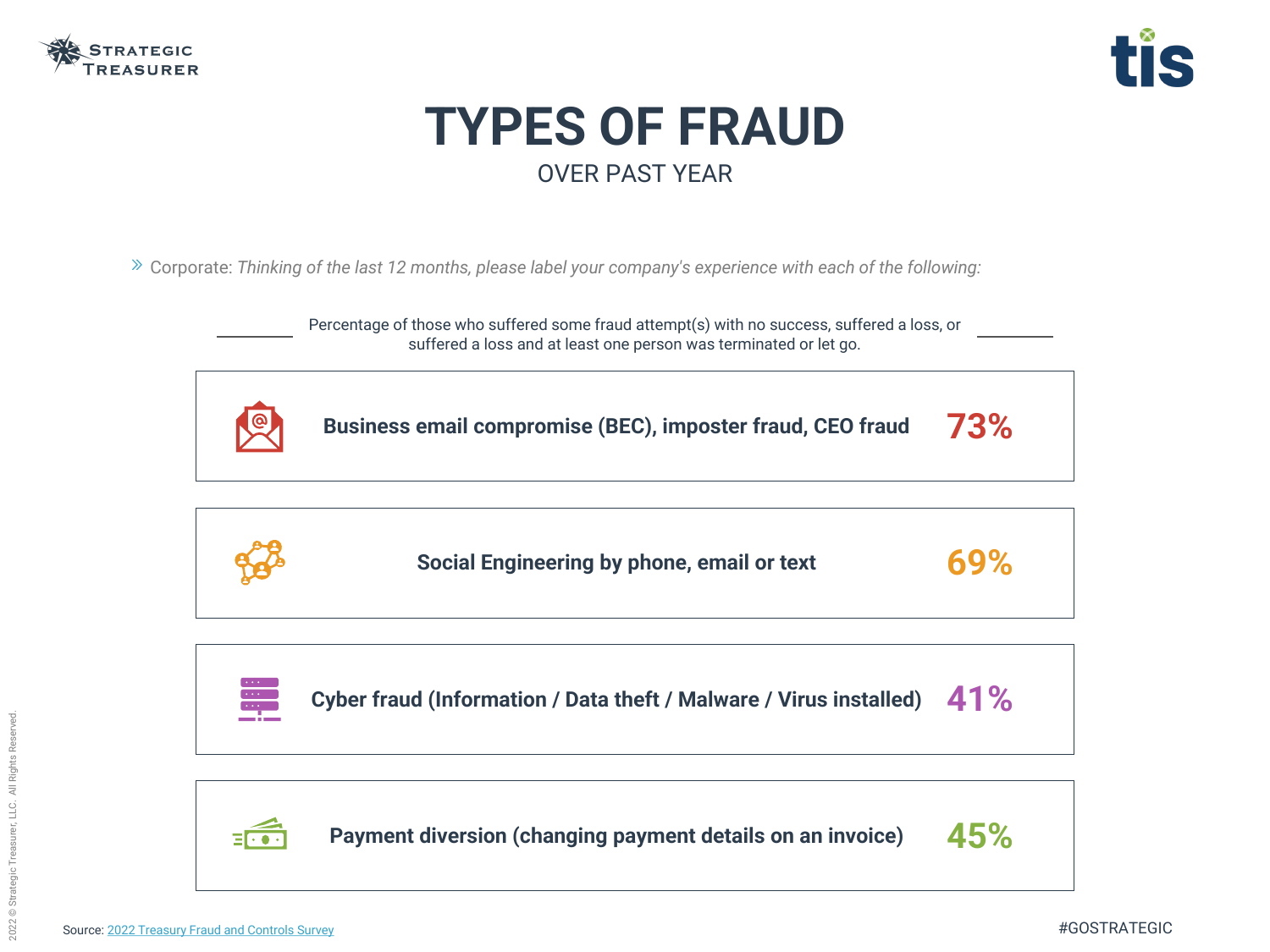

#### **Setup changes** vendor master records

ations unencrypted

**Interception** 

er record or payment file

#GOSTRATEGIC



### **FRAUD ISSUES** FOR PAYMENTS

| of<br><b>Setup changes</b>              | Vend               |
|-----------------------------------------|--------------------|
| <b>Payment process</b><br>$E$ o $\cdot$ | Altera             |
| <b>Transmission</b>                     |                    |
| ≔∣<br><b>Bank or address info</b>       | <b>Alter maste</b> |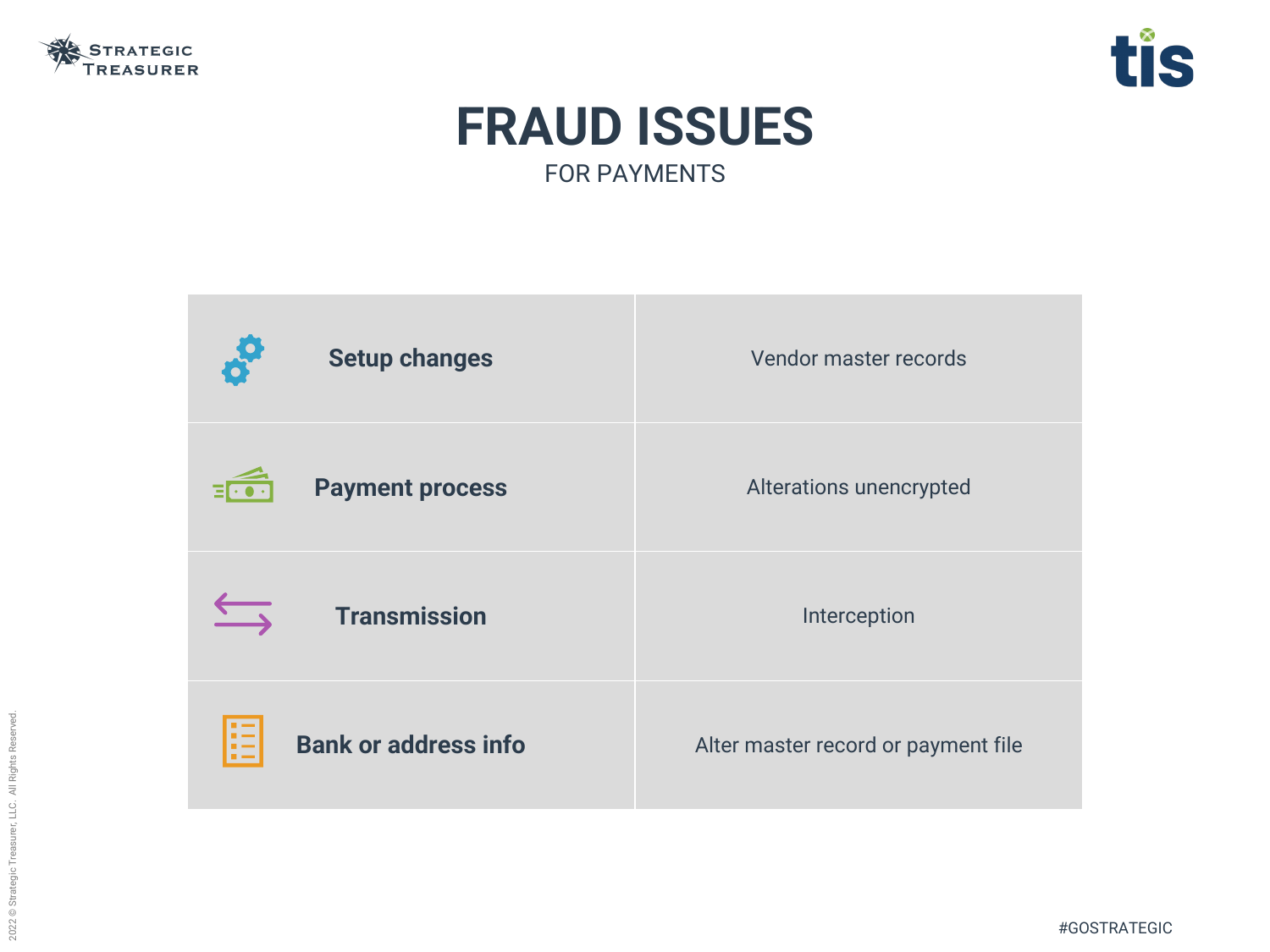



## **CONTROLS** FRAUD PREVENTION



#### **Monitoring / ML**

• Detects anomalies



#### **Confirmation**

- OOB (Out-of-Band)
- Separate channel

|--|



#### **Record / File**

- File control
	- Totals
	- Hashing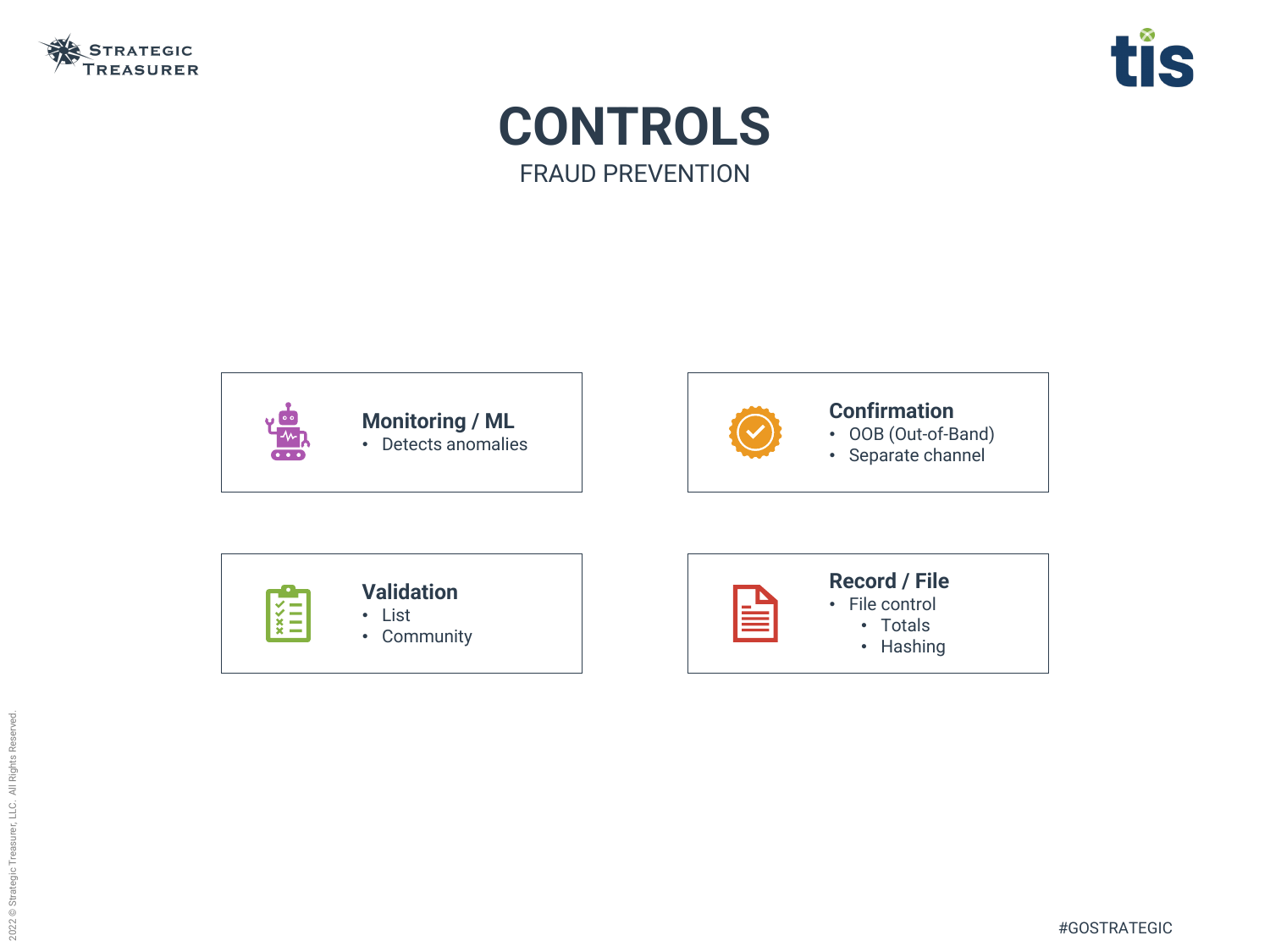





## **COMPLIANCE** AND REINFORCEMENT



- Compliance requirements
- Responsibility of payor to comply with sanctions
- Changing requirements
- Not just with the bank
- Fines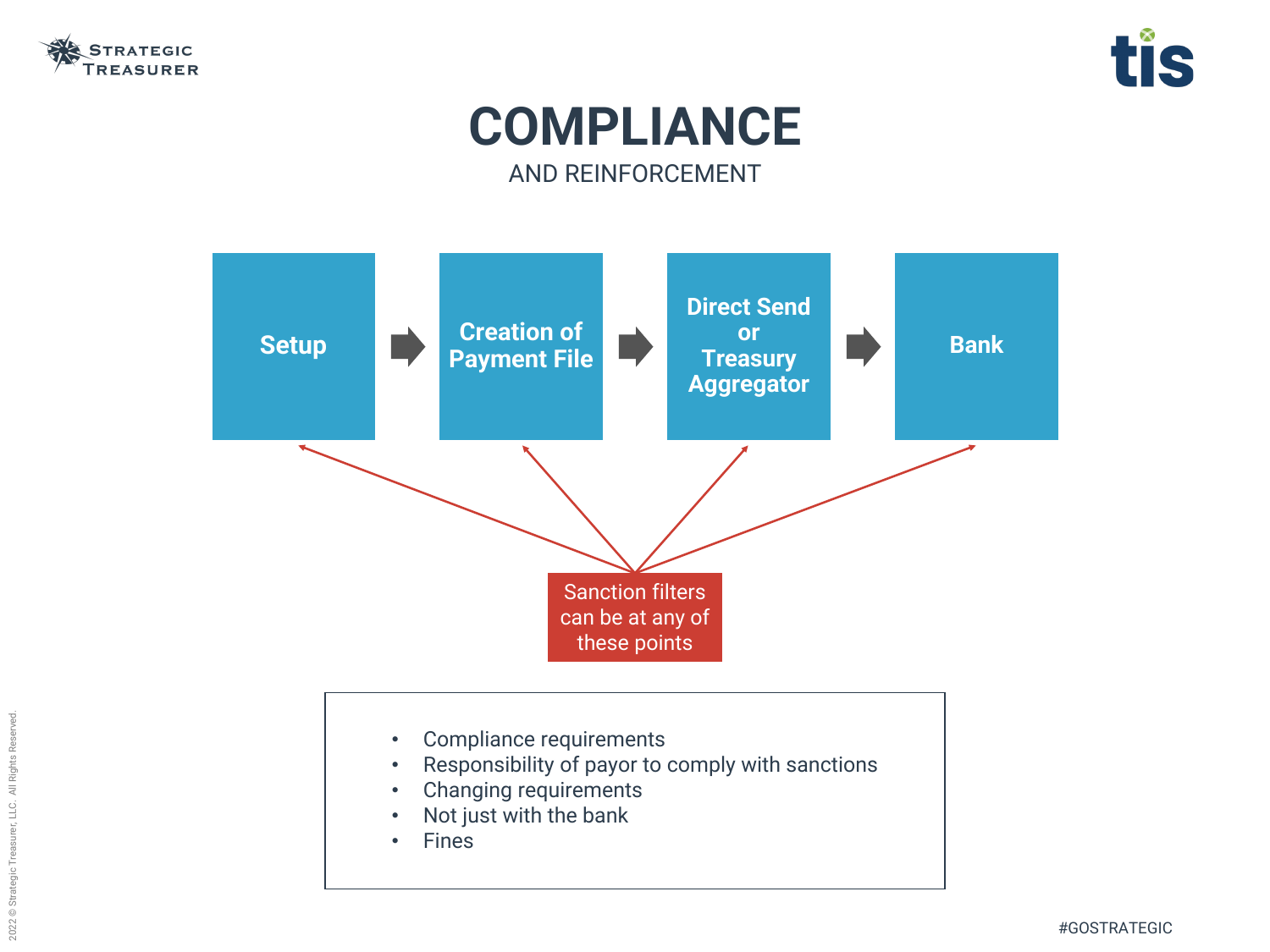





# **POLL QUESTION**

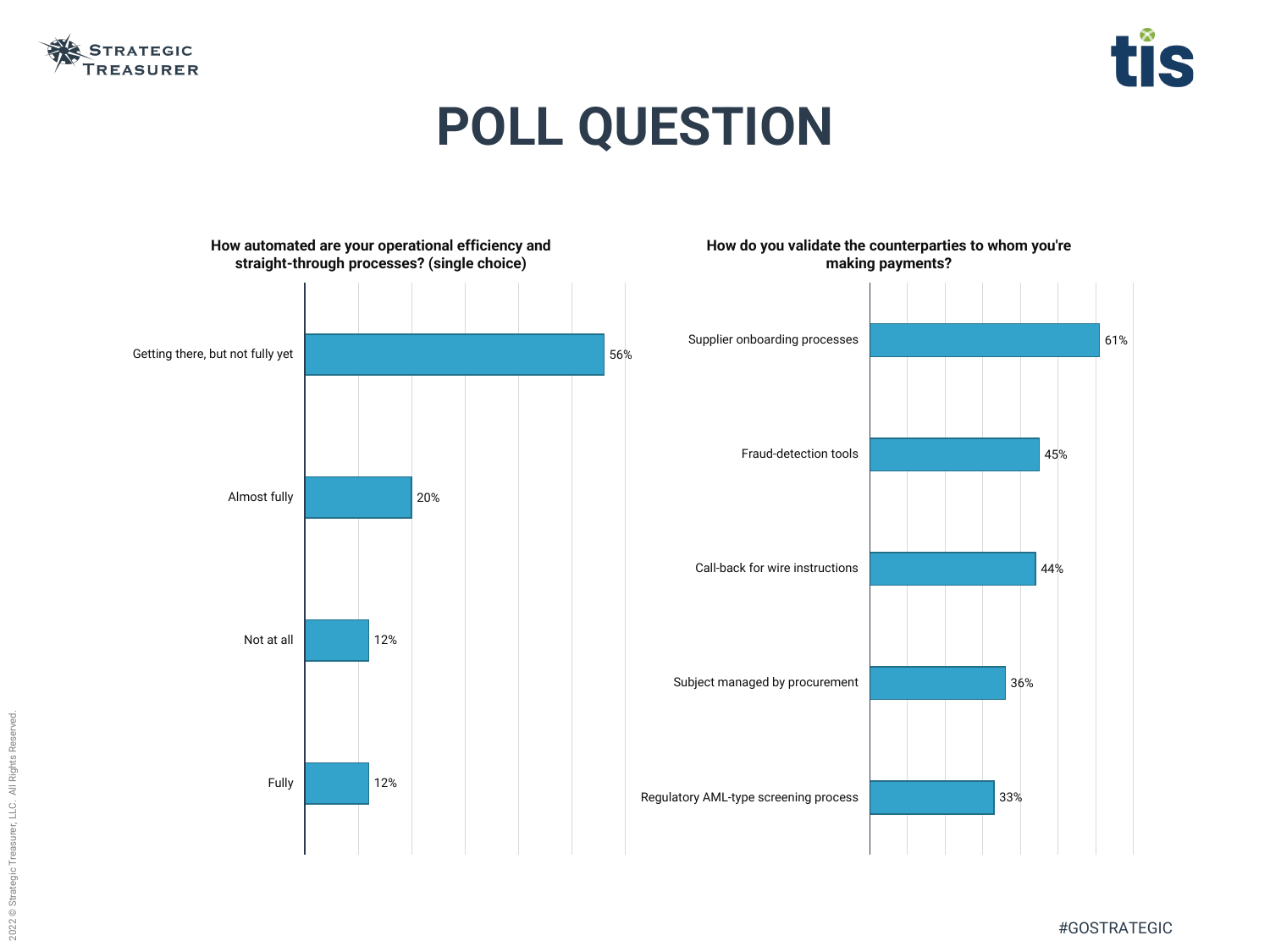





## **THE CHALLENGE** TO BALANCE EFFICIENCY AND CONTROLS





Controls take an inordinate amount of resources. How can we balance controls with efficiency?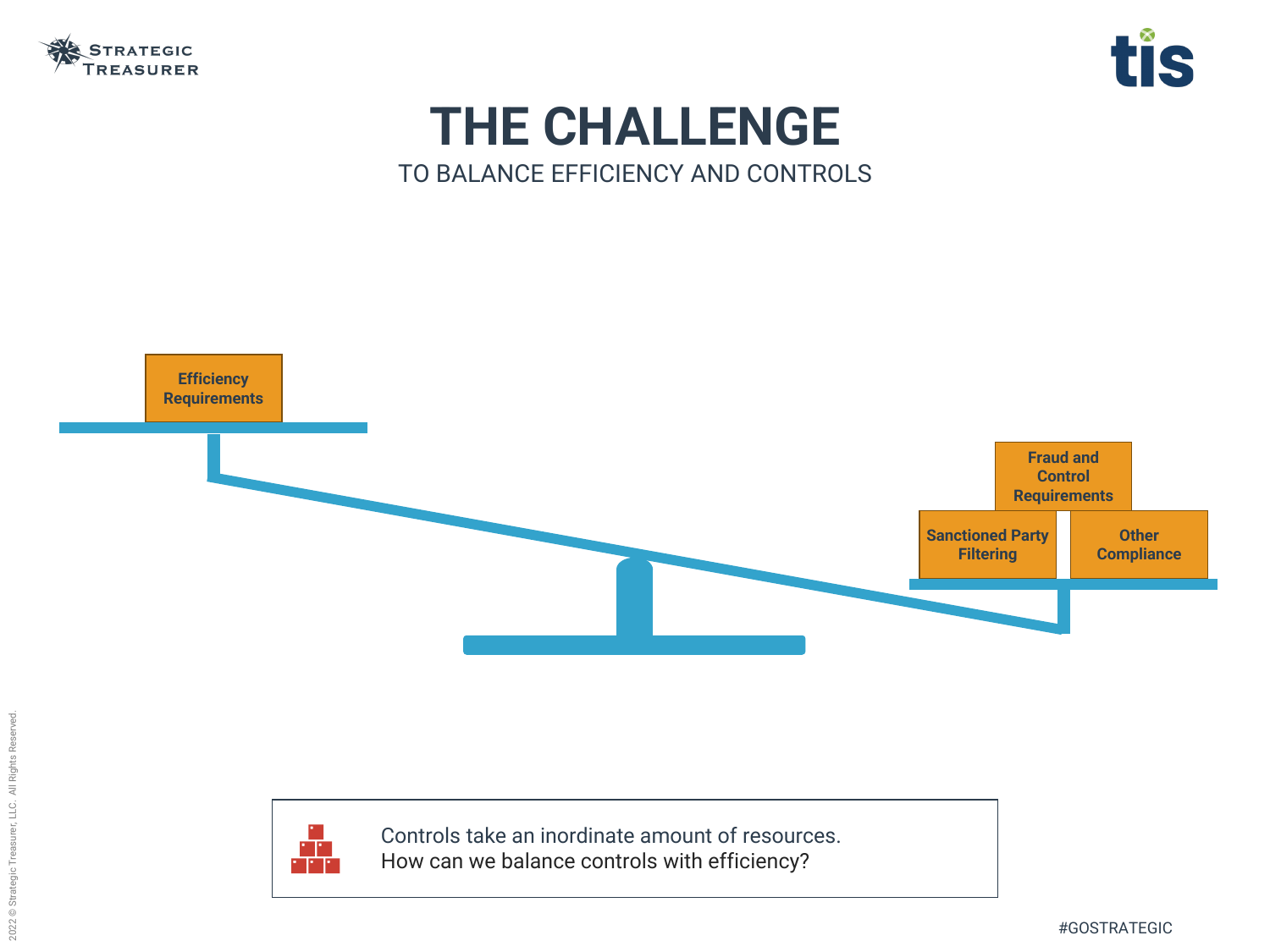

### **THE SOLUTION** BALANCE THROUGH TECH





Automatic confirmation and ML relieve pressures of timeintensive tasks. Community validation and confirmation services are incorporated into the process for efficient controls.

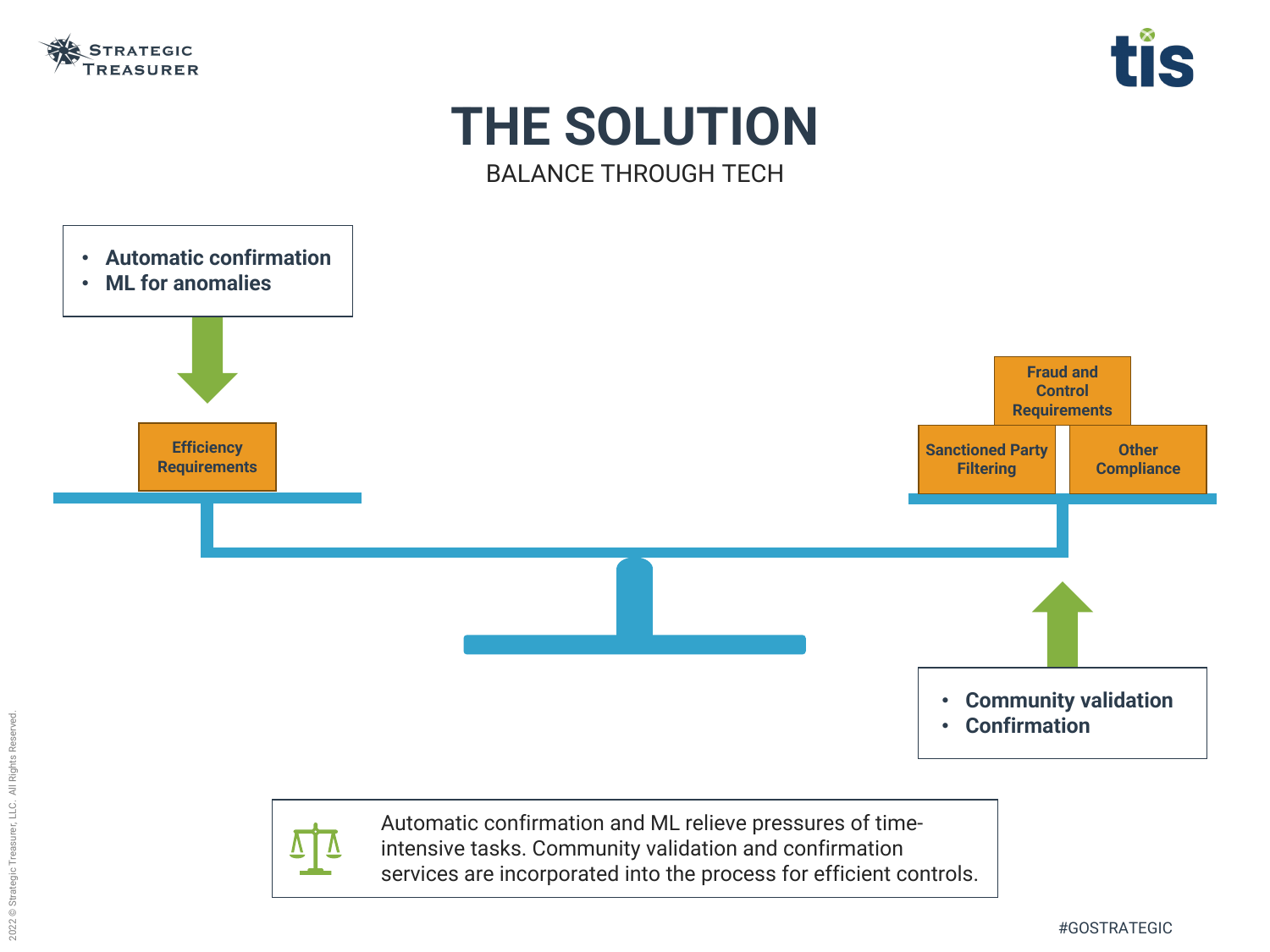

## **FINAL THOUGHTS** HOW TO PROCEED

## **DILIGENCE REQUIRED** • Challenges

- Competing demands
- Process mindset, not event





### **COMPLIANCE & EFFICIENCY**

- Requires automation
- Entire process
- Power of community (networks)